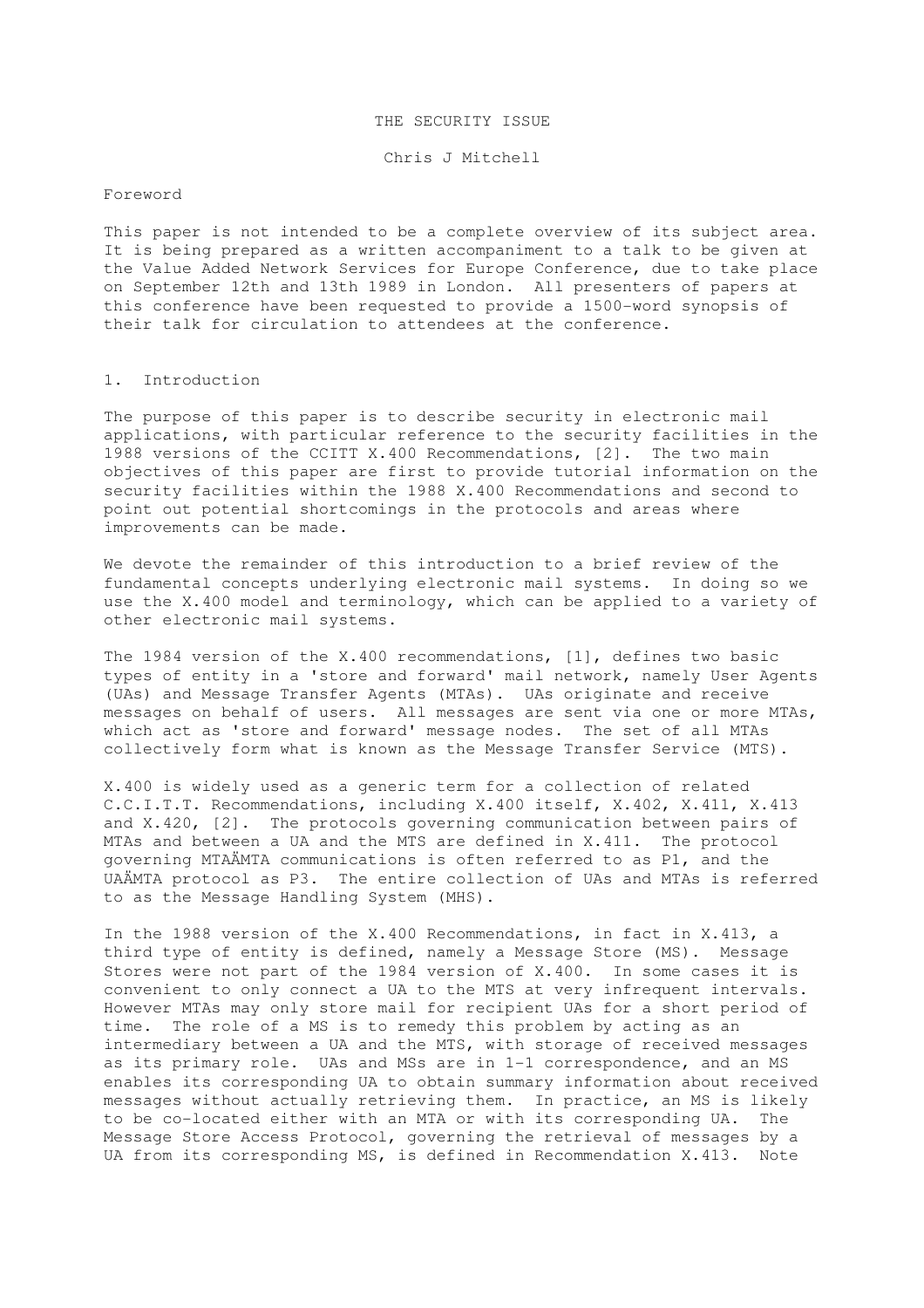that UAs and MSs are collectively referred to as MTS-users, in that they are both end-users of the Message Transfer Service.

All the protocols so far discussed, namely those in X.411 and X.413, have the role of defining how an object called a message-content is shipped from one UA to another. The form of this content is not constrained by X.411 or X.413, and may be one of a number of different types. Its value is not affected by the MTS. One such type is defined in X.420; this type is defined as suitable for use in Inter-Personal Messaging applications. Other content types will be defined for different applications such as Electronic Data Interchange (EDI).

Finally note that the set of parameters defined in X.411 and X.413, which accompany the message content when it is transferred from one MHS entity to another, are often referred to as the message envelope. This is because in many ways these parameters have roles analogous to those of the addressing and franking information to be found on the envelope of a piece of 'conventional' mail.

# 2. Security services

Before describing electronic mail security services in detail, it is useful to consider what threats these services are intended to address. Possible threats to electronic mail systems include: masquerade, message replay/re-sequencing, modification of message information, denial of service, leakage of information and repudiation. It is not possible to address all these threats from within a message handling application. For example information leakage will take place if it is possible to monitor the volumes of traffic going from one point in the network to another, even if all the message contents are encrypted. To prevent this requires the provision of security services in the lower layers of the OSI stack, which is beyond the scope of application services.

There are a considerable number of different security services that could be provided within an electronic mail system. Such services may conveniently be divided into two classes, namely MTS-user to MTS-user services and MTS services. Note that this is non-standard terminology.

MTS-user to MTS-user services are those provided from one MTSÄuser (i.e. a UA or an MS) to another, without active intervention by the MTS. Such services include: Message origin authentication, Proof of delivery, Content confidentiality, Content integrity, Message sequence integrity and Non-repudiation services.

MTS security services are those provided which involve active intervention by the MTS. Such services include: Secure access control, Report origin authentication, Probe origin authentication, Proof of submission, Non-repudiation of submission and Message security labelling.

The service names used here are those given in the X.400 Recommendations which do not correspond precisely with the names used in ISO 7498-2, the OSI security architecture, [3]. This is partly because the OSI security architecture does not mention all the services relevant to electronic mail, and partly because the documents were developed in parallel.

3. Approaches to providing security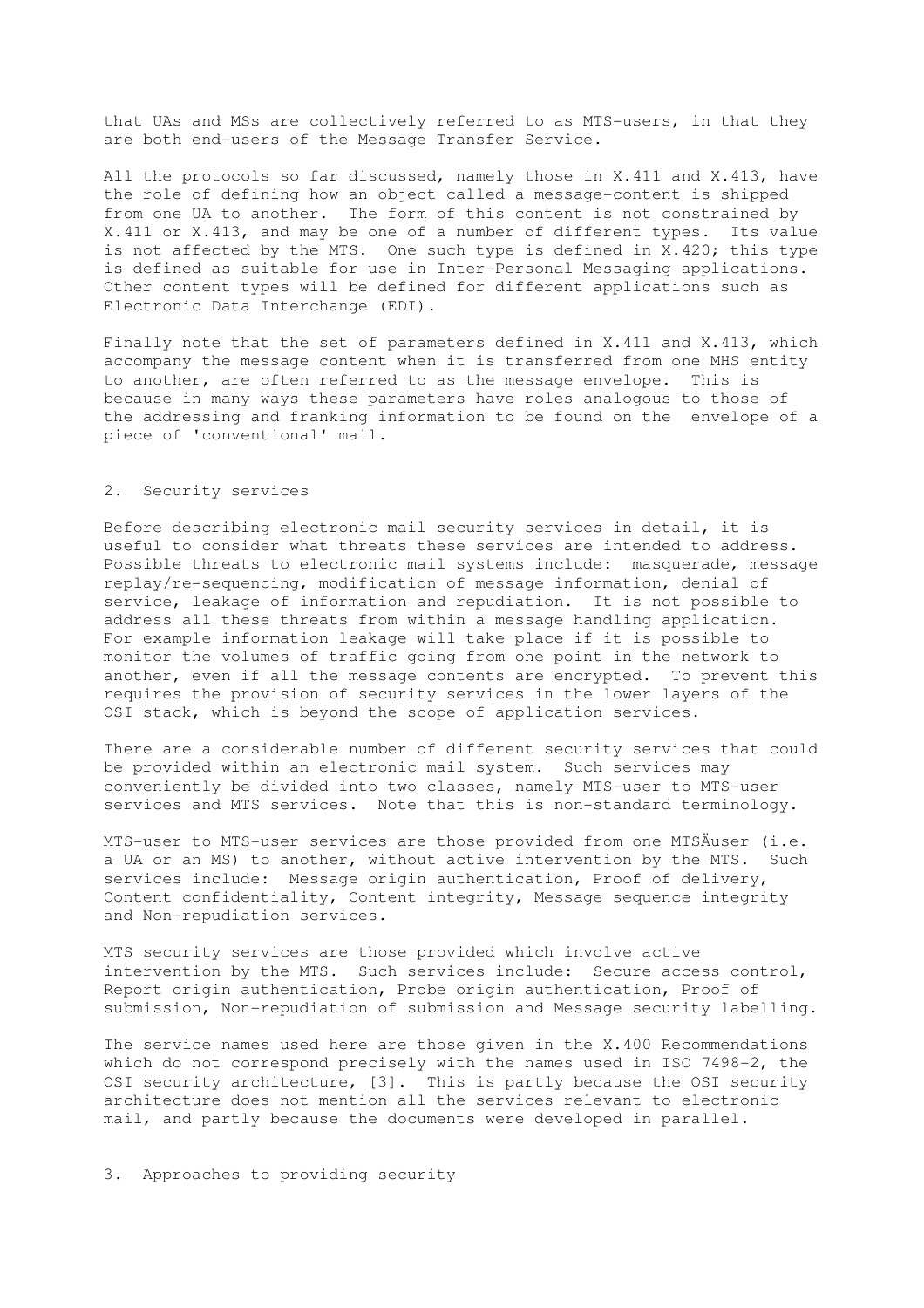In order to provide security services for the message content it is normally necessary to transmit with the message a number of 'security parameters', e.g. encrypted keys and authentication checks. These security parameters can either be transmitted in the message envelope or as part of a (specially formatted) message content, or both. The choice of location for the security parameters not only has important system ramifications, but can also affect the type of security service which may be provided.

If security services are required for X.400-1984, or other electronic mail systems without built in security facilities, then there is no alternative but to put the security parameters in the message content. The same is true for any heterogeneous mail systems, even if they individually incorporate security features. Examples of electronic mail systems in which all the security parameters are in the message content are provided by the SDNS and IAB Internet mail security proposals. However, security parameters within the message content cannot be used to provide MTS security services.

On the other hand, the 1988 X.400 Recommendations use the message envelope to transfer security parameters, and not the message content. The inclusion of the security parameters in the message envelope enables the provision of MTS security services. However, it does make the provision of certain MTS-user to MTS-user services rather problematical, especially if Message Stores are used.

## 4. Security mechanisms

Before we consider the security mechanisms described in the X.400 Recommendations, we need to consider the provision of cryptographic key management, a fundamental requirement for the provision of communications security services. Key management for the X.400 security facilities is provided by use of the directory authentication service specified in C.C.I.T.T. Recommendation X.509. This key management system is based on the use of public key cryptosystems for digital signature and data encryption. Recommendation X.509 allows public keys to be stored in user directory entries.

Since the directory service (and communications with it) may not be trusted, means need to be provided for users to verify public keys read from the directory. This is provided for by the use of data structures called certificates, which we now briefly describe.

In order to set up a key management system for X.400, every user who wants to use security services must first exchange public keys with an off-line entity called a Certification Authority (CA). Each user must trust the CA which they appoint to act on their behalf. The CA gives the user a copy of its public key (each CA has its own public key/secret key pair), and is given in return a copy of the user's public key (each user must also equip themselves with a key pair). The CA then signs a copy of the user's public key, together with the user's name and the period of validity of the key, using the CA's secret key. This forms a certificate and is actually what is put in the directory. Any other user which has a trusted copy of this CA's public key can then check the validity of the certificate, and thereby obtain a verified copy of the user's public key.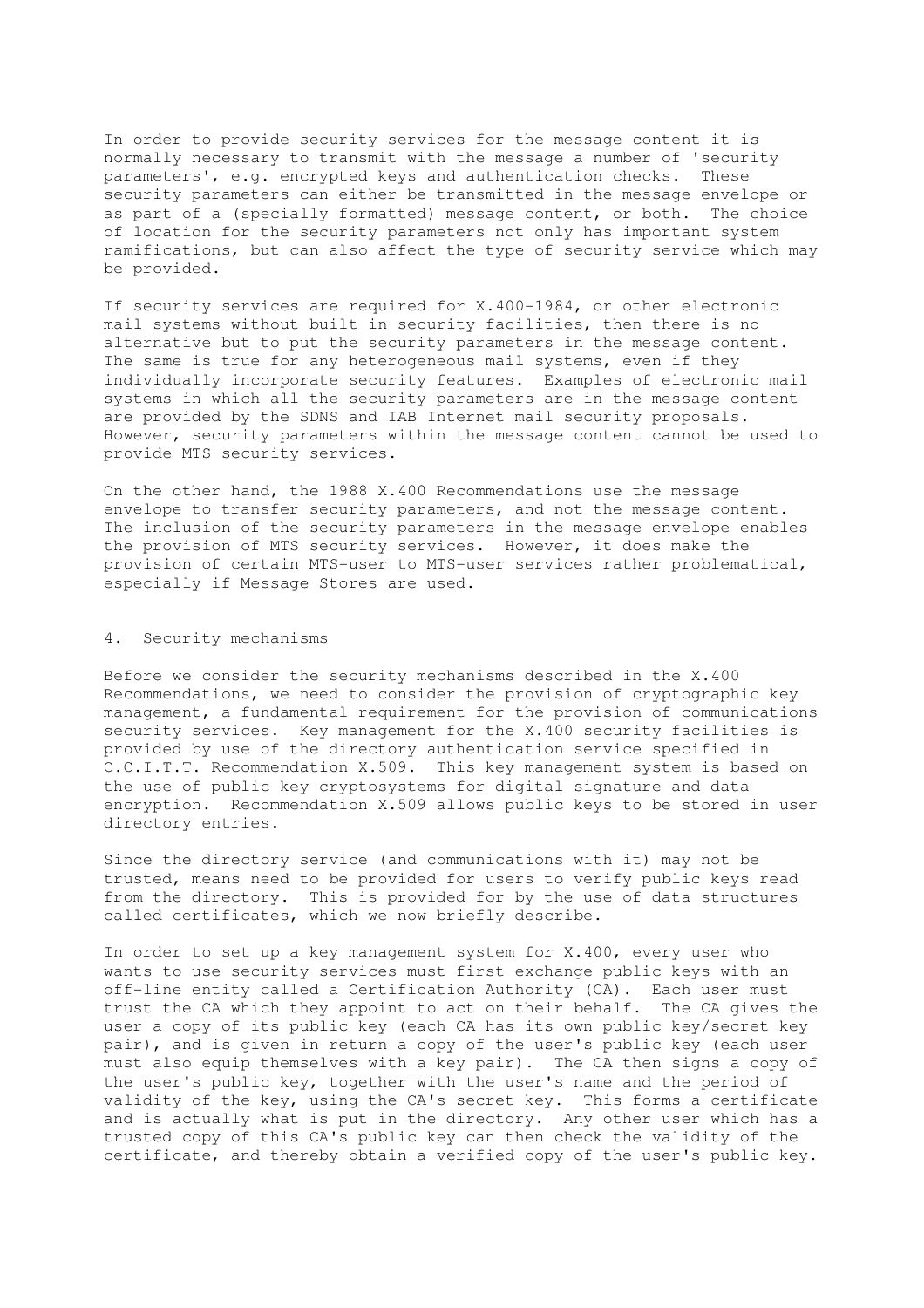The scheme so far described does not cover the situation where two users are served by different CAs. To cover this possibility, one CA may generate a certificate for another CA's public key; such certificates are called 'cross-certificates'. If user A has CA X, and user B has CA Y, then if A is given a cross-certificate containing Y's public key signed by X, then A can obtain a verified copy of Y's public key. A can then check B's certificate. Such cross-certificates can be made into chains called 'certification paths'.

Virtually all the security services built into the X.400 Recommendations make use of a cryptographic construct called a token. Tokens are always formed for a single recipient. A token consists of a series of data fields with a digital signature appended, this signature being computed as a function of all the data fields in the token (using the originator's secret key). These data fields include: recipient-name, date/time of generation, a field called 'signed-data' and a field called 'encrypteddata'. The information within the encrypted-data field is enciphered using the public key of the intended recipient of the token (prior to computation of the signature).

One form of token is called a message-token, and is used in the provision of all the MTS-user to MTS-user security services. Hence, if a message requires such services, then a message-token is sent as one parameter within the message envelope. The precise contents of the signed-data and encrypted-data fields within the message-token depend on which selection of security services is required. However, whichever services are required, the presence of these data within the token prevents them from being changed and/or repudiated.

In a message-token, the encrypted-data field may be used to contain any of the following items: a cryptographic key (used to encrypt the message content if content confidentiality is required), a content integrity check (used in the provision of content integrity), a message security label, a content integrity key (used to compute the content integrity check) and a message sequence number (used in the provision of message sequence integrity). The signed-data field may be used to contain any of the following items: a content integrity check (used in the provision of content integrity), a message security label, a message sequence number (used in the provision of message sequence integrity) and a proof of delivery request.

The proof of delivery and non-repudiation of delivery services are slightly different from other MTS-user to MTS-user services in that they are provided by the message recipient to the message originator. If a message is received containing a proof of delivery request (in the signed-data field of the message token) then the recipient computes a signed version of the (unencrypted) message content together with other delivery related parameters. This signature, computed using the recipient's secret key, is returned to the message originator within the delivery report. The message originator then uses this signature to provide the required service(s).

Means are also provided within X.411 and X.413 for a pair of MHS entities to perform peer-entity-authentication prior to opening a connection for the exchange of messages. This protocol exchange again involves the use of tokens. For systems providing Mandatory Access Control services, all messages and entities can be assigned security labels. These labels can be tied to message contents by their inclusion in either the encrypted-